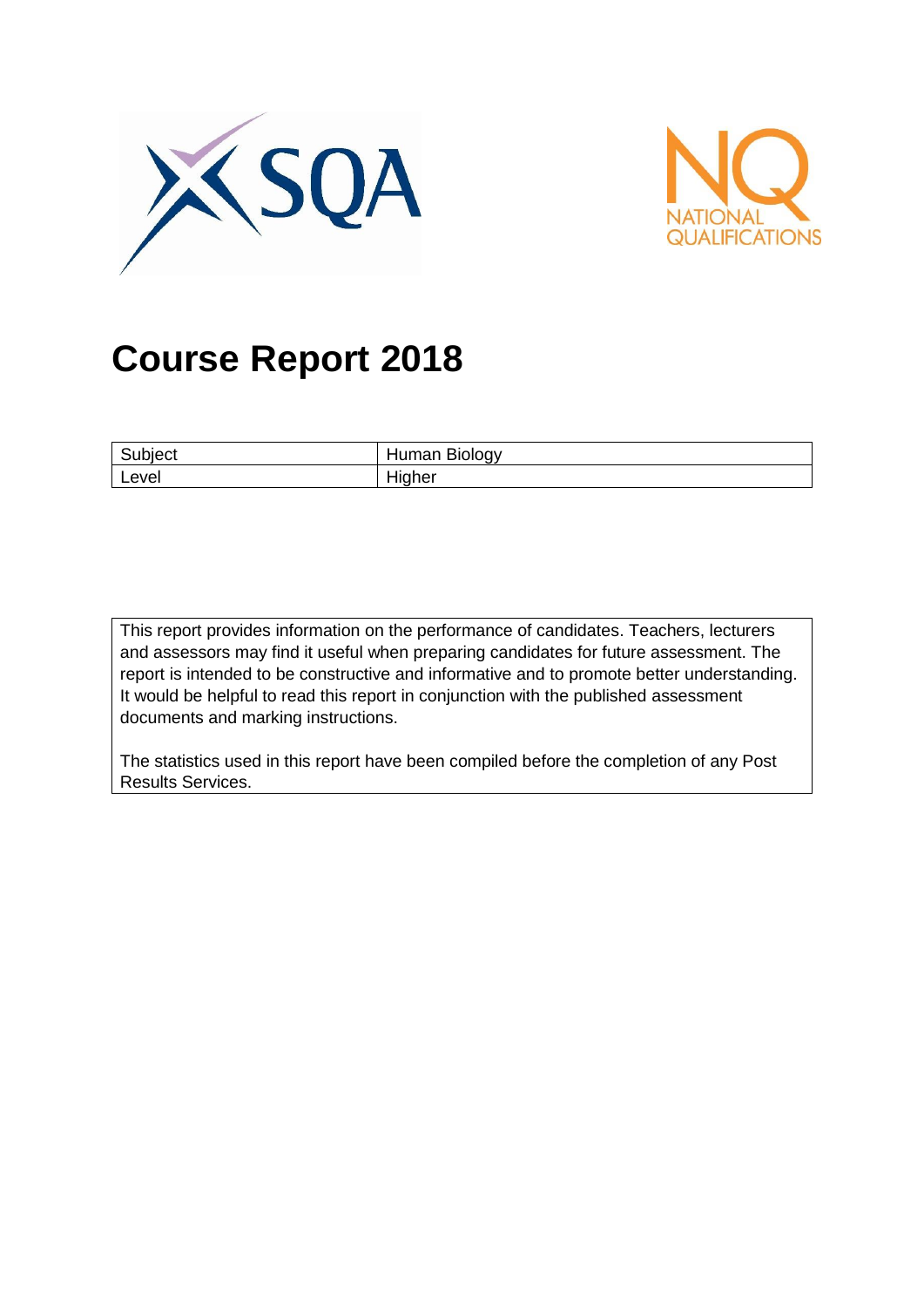## **Section 1: comments on the assessment**

## **Summary of the course assessment**

#### **Component 1 — question paper**

Section 1 (objective test) performed as expected.

Section 2 was slightly more challenging than expected this year.

Candidates were generally good at demonstrating their knowledge. However, their responses to straightforward knowledge questions in a few areas were disappointing. In addition, a noticeable number of candidates had difficulty correctly phrasing their answers to 'describe' and 'explain' questions. The majority of candidates demonstrated good numeracy and analytical skills. Some questions proved slightly more demanding than originally intended. This was taken into account when setting the grade boundaries.

#### **Component 2 — assignment**

Candidates continue to do well in the assignment.

The analysis, conclusion and evaluation sections were the most challenging sections for candidates.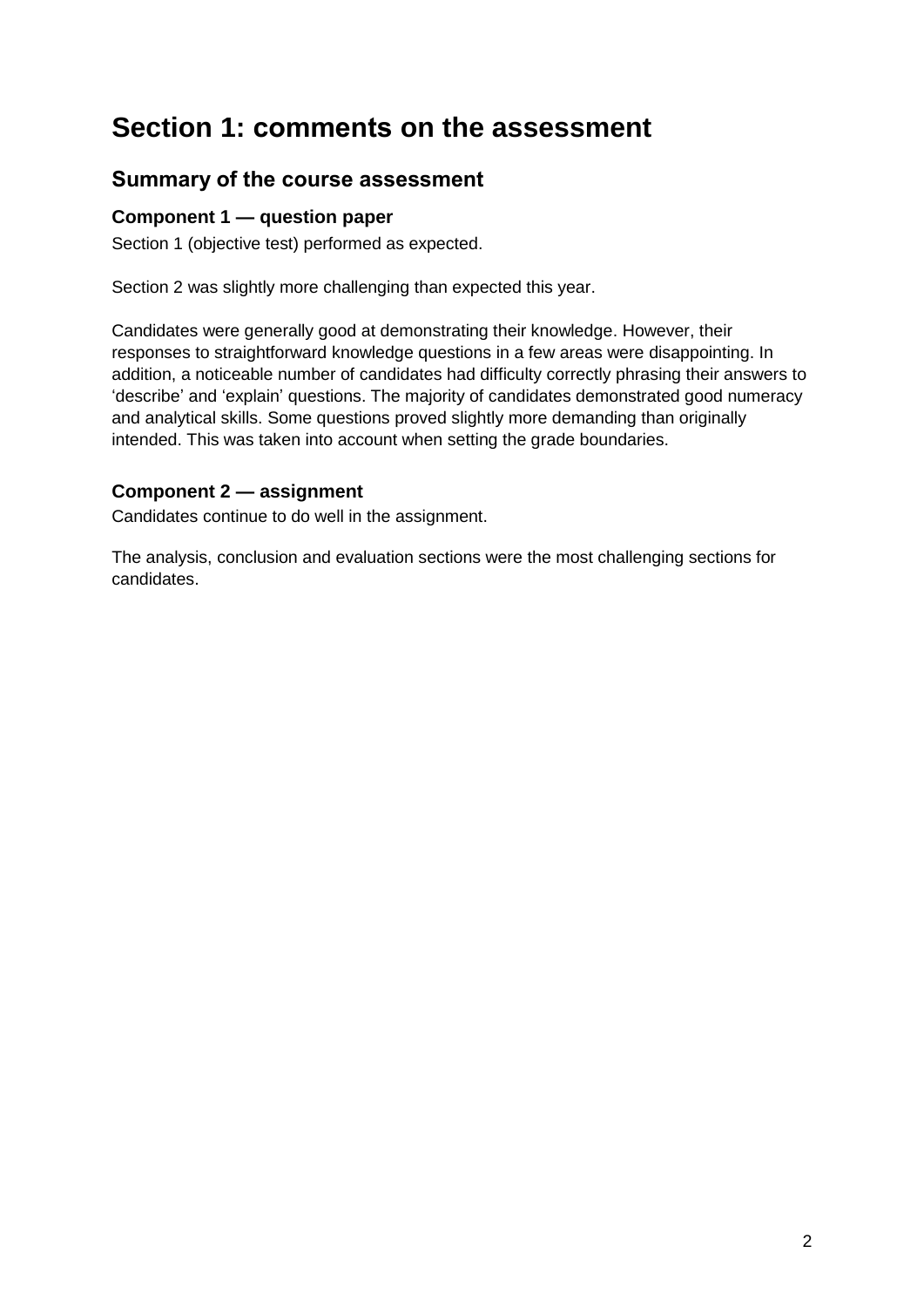## **Section 2: comments on candidate performance**

## **Areas in which candidates performed well**

## **Component 1 — question paper**

| <b>Section 1</b>                        |                                                                                                                        |
|-----------------------------------------|------------------------------------------------------------------------------------------------------------------------|
| Questions 1, 2, 6, 7, 9, 15, 16, 17, 19 | Most candidates demonstrated that they had<br>knowledge and understanding of the topics<br>covered by these questions. |
| Questions 4, 5, 13                      | Most candidates were able to apply their<br>knowledge and understanding to answer these<br>questions correctly.        |
| Questions 11 and 18                     | Most candidates showed the skills required to<br>answer these questions correctly.                                     |

#### **Section 2**

Most candidates demonstrated good knowledge and skills in the following areas:

| Questions $1(a)(i)$ , $(b)(i)$ ,<br>(b)(iii)        | Stating where glycolysis occurs, naming NADH and<br>indicating that lack of oxygen was the reason muscle cells<br>produce lactic acid.                                                         |  |  |
|-----------------------------------------------------|------------------------------------------------------------------------------------------------------------------------------------------------------------------------------------------------|--|--|
| Questions $2(a)$ , $(c)(i)$                         | Identifying variables that should be kept constant in an<br>investigation and constructing a line graph.                                                                                       |  |  |
| Questions 3(a), (c)                                 | Identifying that the mutation was a deletion, calculating a<br>ratio, and drawing a conclusion about how the number of<br>olfactory genes affects the sense of smell of animals.               |  |  |
| Questions 4(a)(iii), (iv), (b)(i)                   | Predicting from a trend in a graph, selecting evidence<br>from a graph, and calculating how many times a number<br>is increased.                                                               |  |  |
| Questions 5(a)                                      | Identifying the parts of the brain and heart shown in the<br>diagram.                                                                                                                          |  |  |
| Questions 6(a), (b)(ii)                             | Calculating the greatest percentage increase in the table<br>and selecting a year from the table.                                                                                              |  |  |
| Question 7(a)(i)                                    | Calculating BMI.                                                                                                                                                                               |  |  |
| Questions $9(a)(i)$ , $(b)$ , $(c)(i)$ ,<br>(c)(ii) | Explaining how size aids distance judgement, knowing the<br>term 'binocular disparity', calculating the missing figure<br>using an average, and evaluating the design of the<br>investigation. |  |  |
| Question 10(d)                                      | Calculating a total using a given percentage.                                                                                                                                                  |  |  |
| Questions 11(a)(ii), (b)(ii)                        | Stating a disease pattern is endemic and explaining why it<br>is difficult to immunise 100% of a population.                                                                                   |  |  |
| Questions $12(a)(i)$ , (b)                          | Naming epithelial cells, naming histamine, and explaining<br>how histamine increases fluid supply to infected tissue.                                                                          |  |  |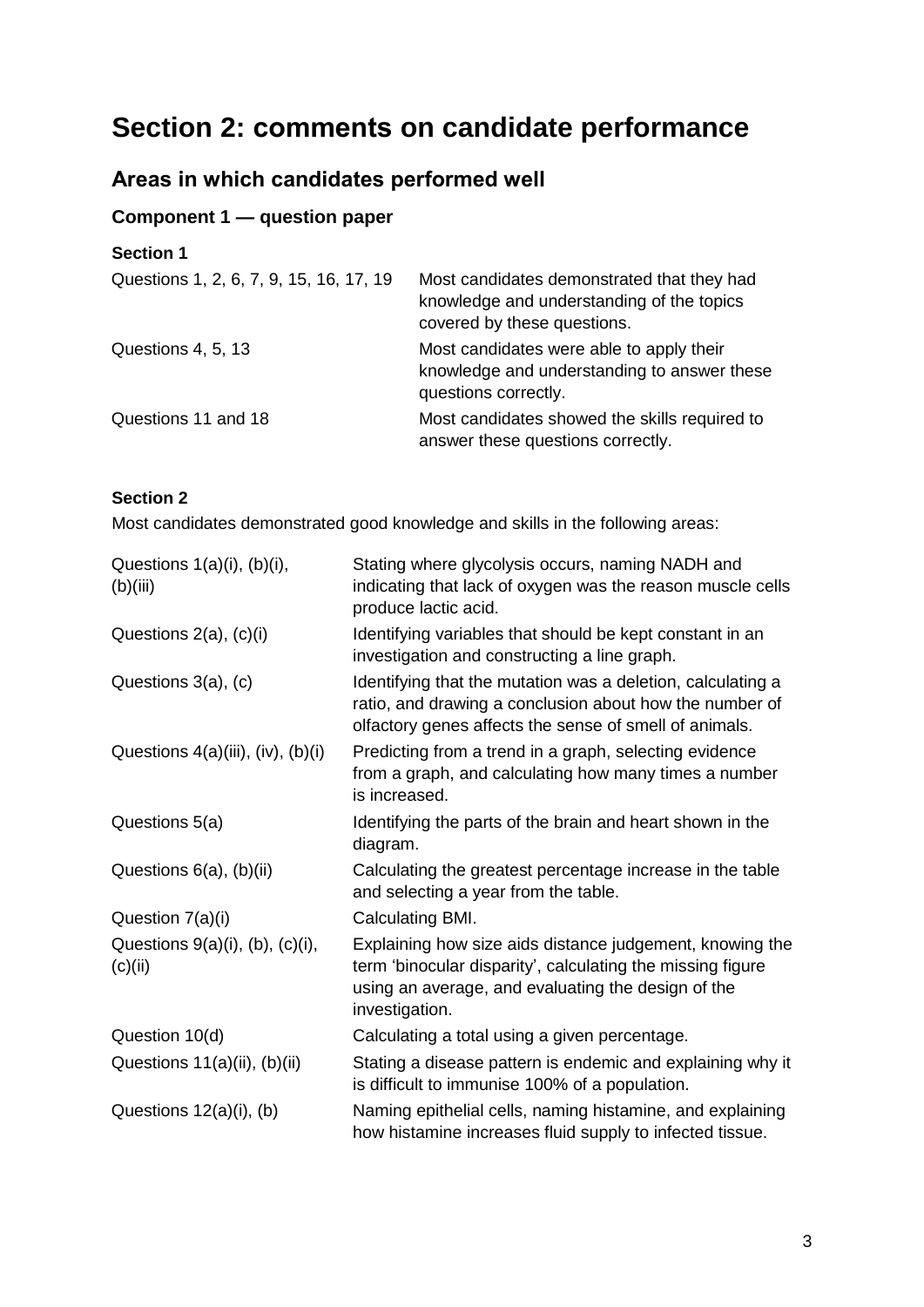#### **Component 2 — assignment**

- Section 1 Nearly all candidates produced an appropriate aim for their investigation.
- Section 2 Many candidates showed excellent knowledge and understanding of the biology underlying their investigation.
- Section 3 Most candidates selected two pieces of relevant data.
- Section 4 The majority of candidates processed and presented their raw data.
- Section 8 Most candidates produced a structured report that had an appropriate title and contained references at the end.

### **Areas which candidates found demanding**

#### **Component 1 — question paper**

#### **Section 1**

- Question 3 This was designed to be a challenging question. Candidates had to know that blood was a connective tissue and then calculate that 20% of cells were dividing.
- Question 8 Approximately half the candidates worked out the sequence in which the listed substances were produced during respiration.
- Question 10 Approximately half the candidates correctly predicted the changes in compounds Q and R.
- Question 12 This was a novel question, designed to be challenging. Candidates had to use all the information provided to select the number of affected individuals in the family tree.
- Question 14 Approximately half the candidates applied their knowledge to the diagram showing the movement of substances between the blood and liver tissue cells.
- Question 20 This was a challenging question. A large number of candidates failed to spot that the *y*-axes' scales were different and, therefore, chose option B rather than option C.

#### **Section 2**

| Question 1(a)(i)  | Many candidates stated that ATP molecules are 'invested'. Using<br>the word that has to be described in its description is not an<br>acceptable response.                                          |
|-------------------|----------------------------------------------------------------------------------------------------------------------------------------------------------------------------------------------------|
| Question 1(b)(ii) | A large number of candidates did not realise that NAD allows<br>glycolysis/ATP production to continue.                                                                                             |
| Question 2(b)     | Many candidates knew that a non-competitive inhibitor binds to the<br>enzyme at a site that is not the active site. However, they failed to<br>say that this changes the shape of the active site. |
| Question 2(c)(ii) | Many candidates discussed the relationship between inhibitor<br>concentration and final alcohol concentration instead of inhibitor<br>concentration and enzyme activity.                           |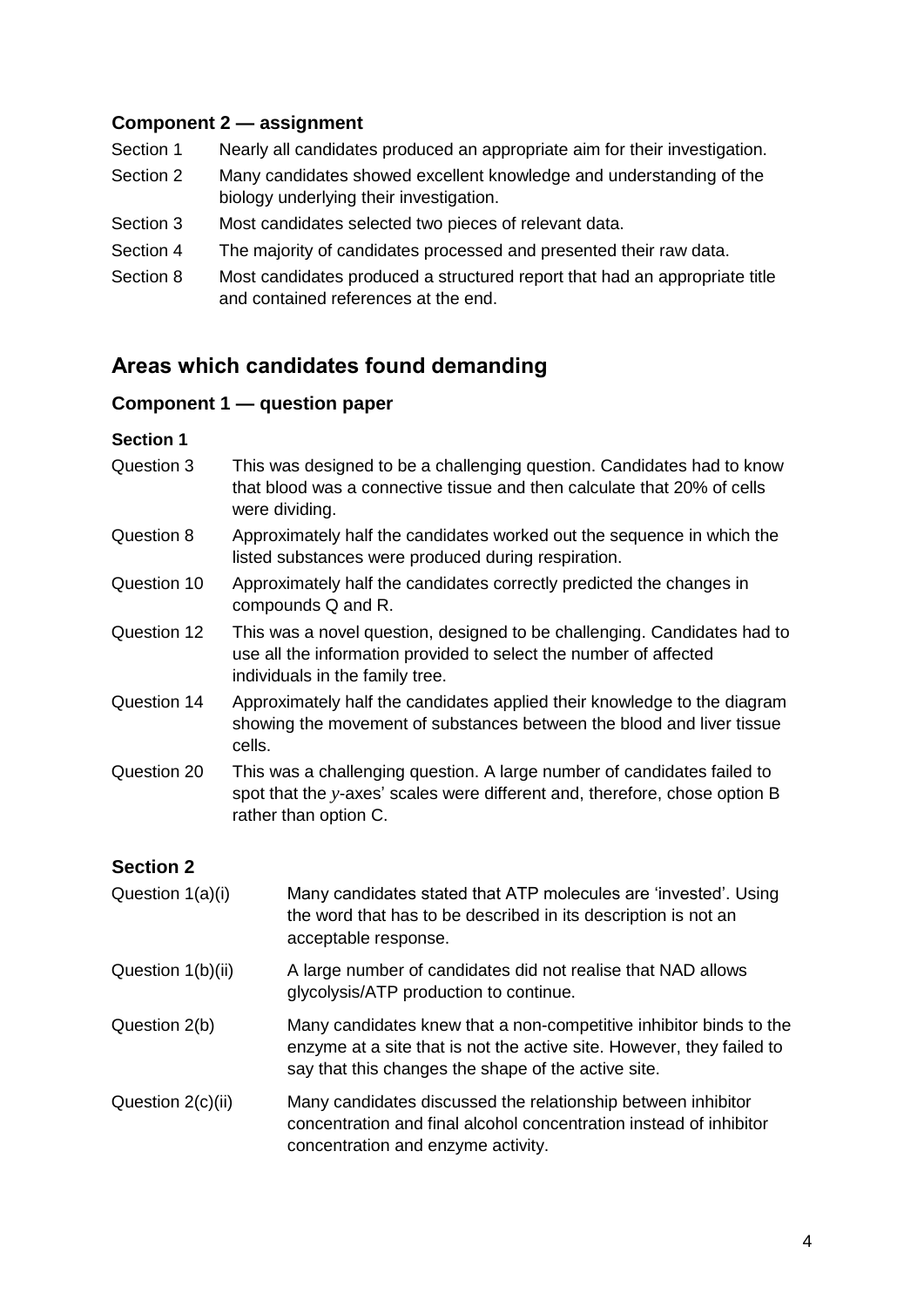Question 2(d) Only a small number of candidates realised that the final alcohol concentration would not change if a non-competitive inhibitor was used. Question 3(a)(ii) Many candidates did not know that changing the sequence of bases would change the order of amino acids in the resultant protein. Question 3(b) Only some candidates knew that the term was 'systematics'. Question 3(d) Candidates answered this question poorly. Many candidates described gene mutations instead of chromosome structure mutations. In addition, few candidates indicated that these mutations could be fatal to the individual. Question 4(a)(i) Only some candidates correctly read this graph with its two vertical axes. A large number of candidates thought that the answer was 4 per 100 000 . Question 4(b)(ii) Over half the candidates were unable to apply their knowledge and suggest a reason for bottle-fed babies having a higher chance of intestinal infection. Question 5(b) Many candidates gained 1 mark for explaining how the sympathetic nervous system speeds up heart rate and the parasympathetic system slows it down. However, few were able to gain the second mark for correctly discussing the roles of noradrenaline and acetylcholine. Question 5(c)(i) The majority of candidates did not read the ECG correctly and calculate the heart rate. Question 5(c)(ii) Only some candidates realised that ventricular systole occurred between points Q and S. Question 6(b)(i) Many candidates did not know that statins are drugs used to control cholesterol levels. Question 6(c) Only some candidates correctly described a role of cholesterol in the body. Many thought that cholesterol supplied energy to the body. Question 7(a)(ii) Many candidates did not provide a comparison between the office worker and the swimmer. Question 7(b) Many candidates gave general answers about insulin being ineffective, rather than focussing on cell receptors. Question  $8(a)(i)$  Many candidates did not realise that process X was encoding. Question 8(a)(ii) Just over half the candidates did not realise that items are lost from short-term memory by displacement, as it has a limited capacity. Question 8(a)(iii) A number of candidates did not describe 'organisation' or 'elaboration', they simply wrote down these terms. Many other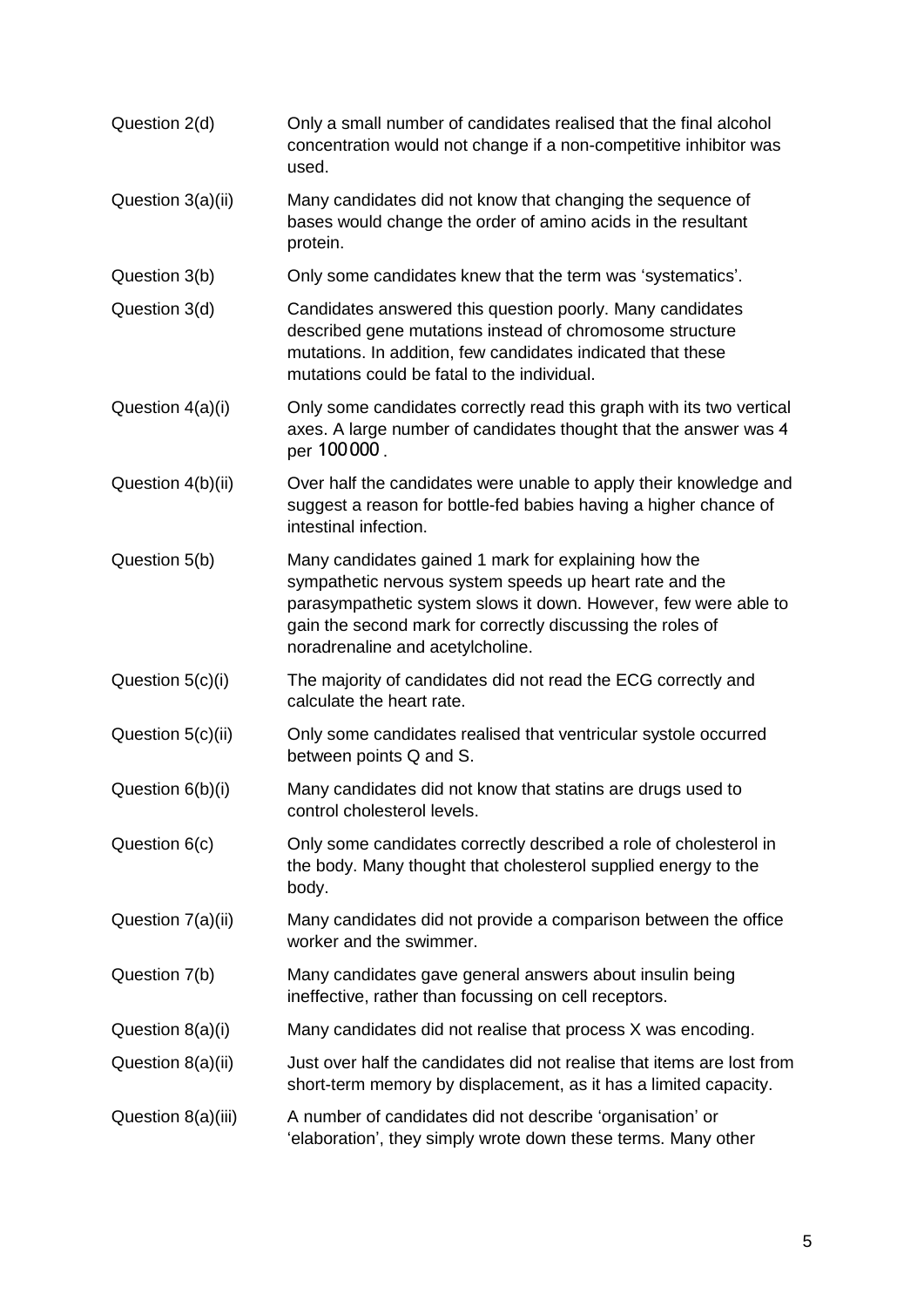|                     | candidates described chunking, which keeps information in short-<br>term memory and does not aid transfer to long-term memory.                                                                                                                        |  |  |
|---------------------|-------------------------------------------------------------------------------------------------------------------------------------------------------------------------------------------------------------------------------------------------------|--|--|
| Question 8(a)(iv)   | Few candidates indicated that contextual cues relate to when the<br>memory was first formed.                                                                                                                                                          |  |  |
| Question 8(b)       | Over half the candidates were unaware that semantic memories<br>are stored in the cerebrum.                                                                                                                                                           |  |  |
| Question 9(a)(ii)   | Only some candidates knew what superimposition meant.                                                                                                                                                                                                 |  |  |
| Question 9(c)(iii)  | Many candidates did not link their conclusion to the aim of the<br>experiment, judgement of distance.                                                                                                                                                 |  |  |
| Question 10(a)(i)   | A number of candidates did not describe the full trend for males,<br>only indicating that the percentage of male smokers decreased<br>from 25-34 years.                                                                                               |  |  |
| Question 10(a)(ii)  | Many candidates did not indicate that it was older smokers who<br>would have died.                                                                                                                                                                    |  |  |
| Question 10(b)(i)   | A large number of candidates gave a general description of an<br>agonist rather than relating their answer to acetylcholine.                                                                                                                          |  |  |
| Question 10(b)(iii) | Many candidates did not mention receptors in their answer.                                                                                                                                                                                            |  |  |
| Question 10(c)      | Many candidates' answers were very general and did not mention<br>identification.                                                                                                                                                                     |  |  |
| Question 11(a)(i)   | A large number of candidates stated what an epidemic was, but<br>did not relate their answers to the graph.                                                                                                                                           |  |  |
| Question 11(a)(iii) | Many candidates thought that 'sporadic' meant that there would be<br>fewer cases rather than that the cases would occur irregularly.                                                                                                                  |  |  |
| Question 11(b)(i)   | Many candidates said that there would be less chance of<br>unimmunised individuals coming into contact with the disease<br>rather than infected individuals.                                                                                          |  |  |
| Question 12(a)(ii)  | Only some candidates were aware that epithelial cells produce<br>secretions.                                                                                                                                                                          |  |  |
| Question 12(c)(i)   | Many candidates stated that phagocytes engulf and destroy<br>pathogens. However, they needed to indicate that phagocytes<br>digest pathogens. Many candidates stated that NK cells induce<br>apoptosis of the pathogen rather than the infected cell. |  |  |
| Question 12(c)(ii)  | Only some candidates were aware that phagocytes and NK cells<br>produce cytokines.                                                                                                                                                                    |  |  |
| Question 13(b)      | Many candidates did not have the detailed knowledge required<br>about infertility treatments.                                                                                                                                                         |  |  |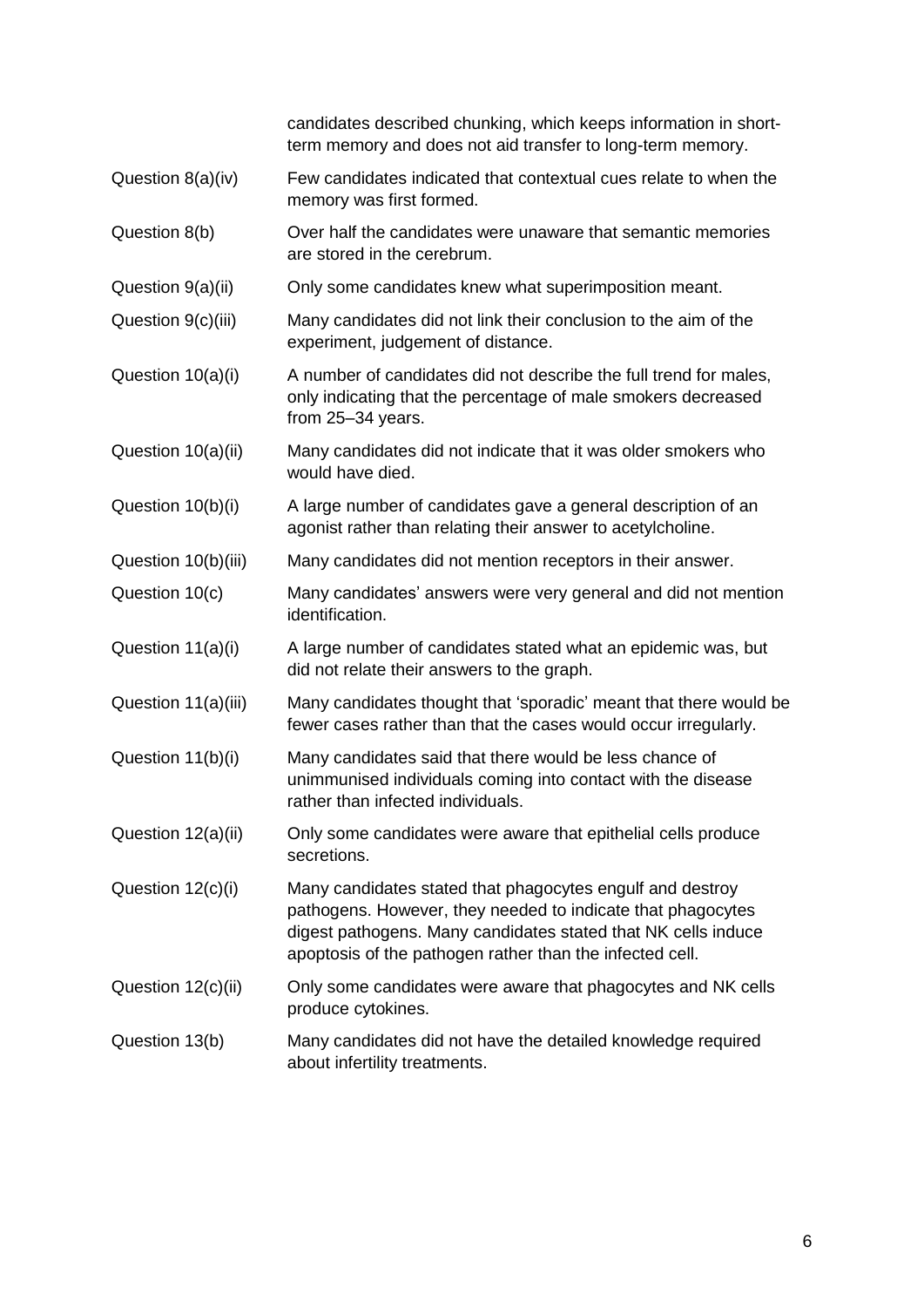#### **Component 2 — assignment**

Again, this year, the following sections proved to be the most challenging for candidates.

- Section 5 Almost half the candidates failed to achieve any marks for the analysis section. This was because they did not conduct a full analysis of their data. Many failed to describe the key trends and relationships shown and did not quote relevant figures to support their analysis.
- Section 6 Many candidates did not gain the conclusion mark because their conclusion either did not address their aim, or was unsupported by the data in their report.
- Section 7 Few candidates gained 3 marks for their evaluation. Many candidates did not use the terms 'valid', 'reliable' and 'robust' correctly.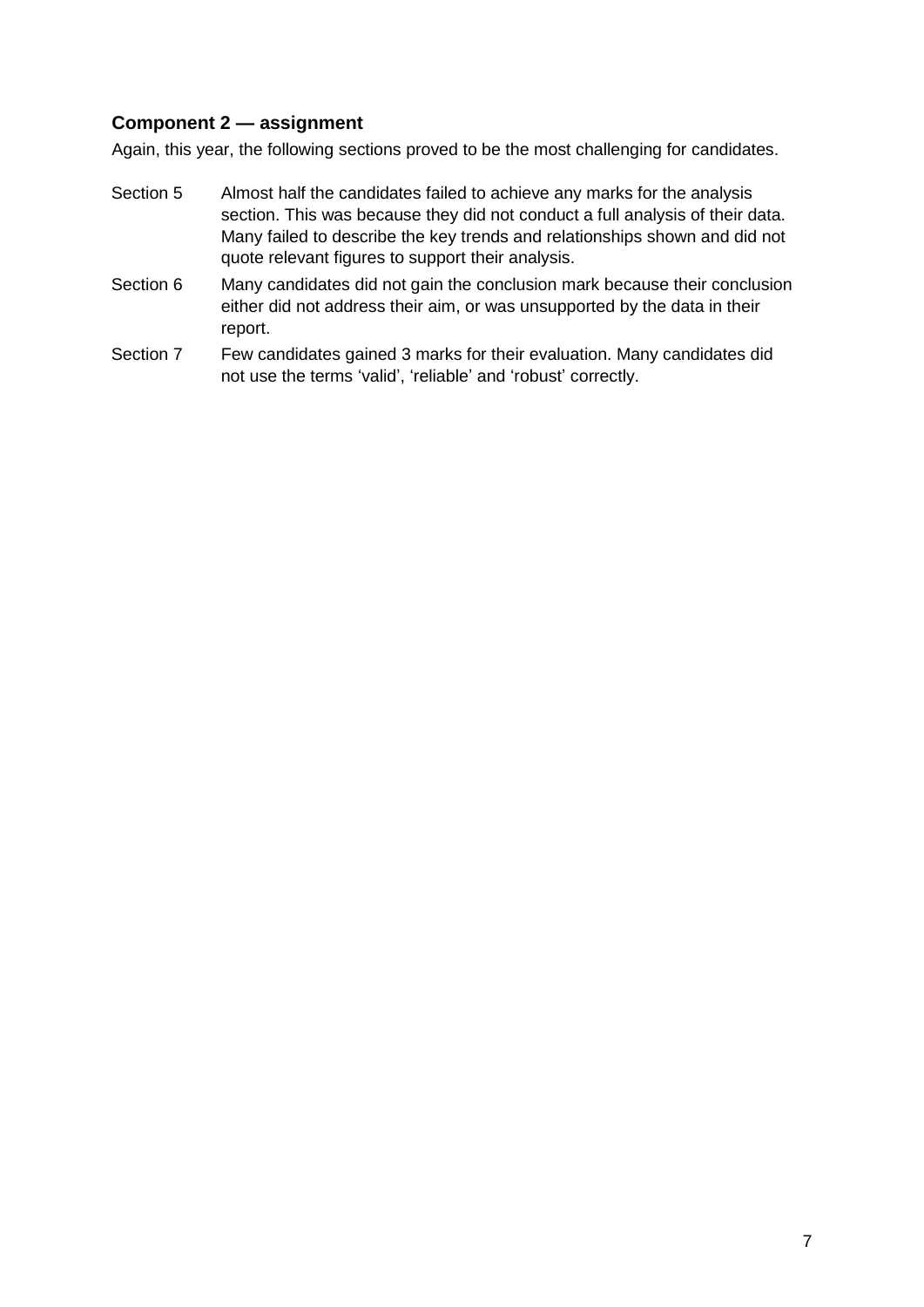## **Section 3: advice for the preparation of future candidates**

The mandatory course content for Higher Human Biology has been reviewed and some areas of content have been removed. Teachers and lecturers must ensure that they are using the revised [Higher Human Biology Course Specification](https://www.sqa.org.uk/files_ccc/HigherCourseSpecHumanBiology.pdf) for session 2018–19 onwards.

#### **Component 1 — question paper**

From session 2018–19 there will be two question papers. Question paper 1 will contain 25 multiple-choice questions and question paper 2 will contain restricted-response and extended-response questions worth 95 marks. A specimen question paper will be published on the Human Biology page of SQA's website in due course.

Candidates should be prepared to answer questions that ask them to demonstrate and apply the mandatory knowledge from the course. The mandatory knowledge is outlined in the course specification. The course support notes (appendix 1 of the course specification) provide further detail on the depth of knowledge required for each key area of the course. The key areas **and** the depth of knowledge **can be assessed in the question paper**.

Many candidates performed exceptionally well. A number of the questions that candidates found demanding were designed to be more challenging and, as expected, fewer candidates answered these correctly.

Candidates' understanding of some areas of basic mandatory knowledge was lacking, including: systematics, chromosome structure mutations, the role of cholesterol, Type 2 diabetes, encoding, superimposition, desensitisation, secretion production by epithelial cells, and production of cytokines. Teachers and lecturers should ensure all the course content is covered with all candidates.

Candidates performed well in skills-based questions. However, they continue to have difficulty taking readings from graphs containing two vertical axes. Many candidates also need to work on fully describing trends and relationships shown in graphs and tables.

Some candidates showed poor literacy skills. A number of candidates had great difficulty correctly phrasing their answers to questions where they had to describe or explain. Teachers and lecturers could encourage candidates to identify key terms in questions and to read questions thoroughly so they fully understand what they are being asked.

#### **Component 2 — assignment**

Changes have been made to the structure of the Higher Human Biology assignment for session 2018–19. Teachers and lecturers must ensure that they are using the most up-todate version of the [Higher Human Biology coursework assessment task.](https://www.sqa.org.uk/files_ccc/HigherCATHumanBiology.pdf) The document includes instructions for candidates, which teachers and lecturers must issue to candidates at the outset. Candidates are required to carry out a practical experiment to generate data to use in the report stage of their assignment.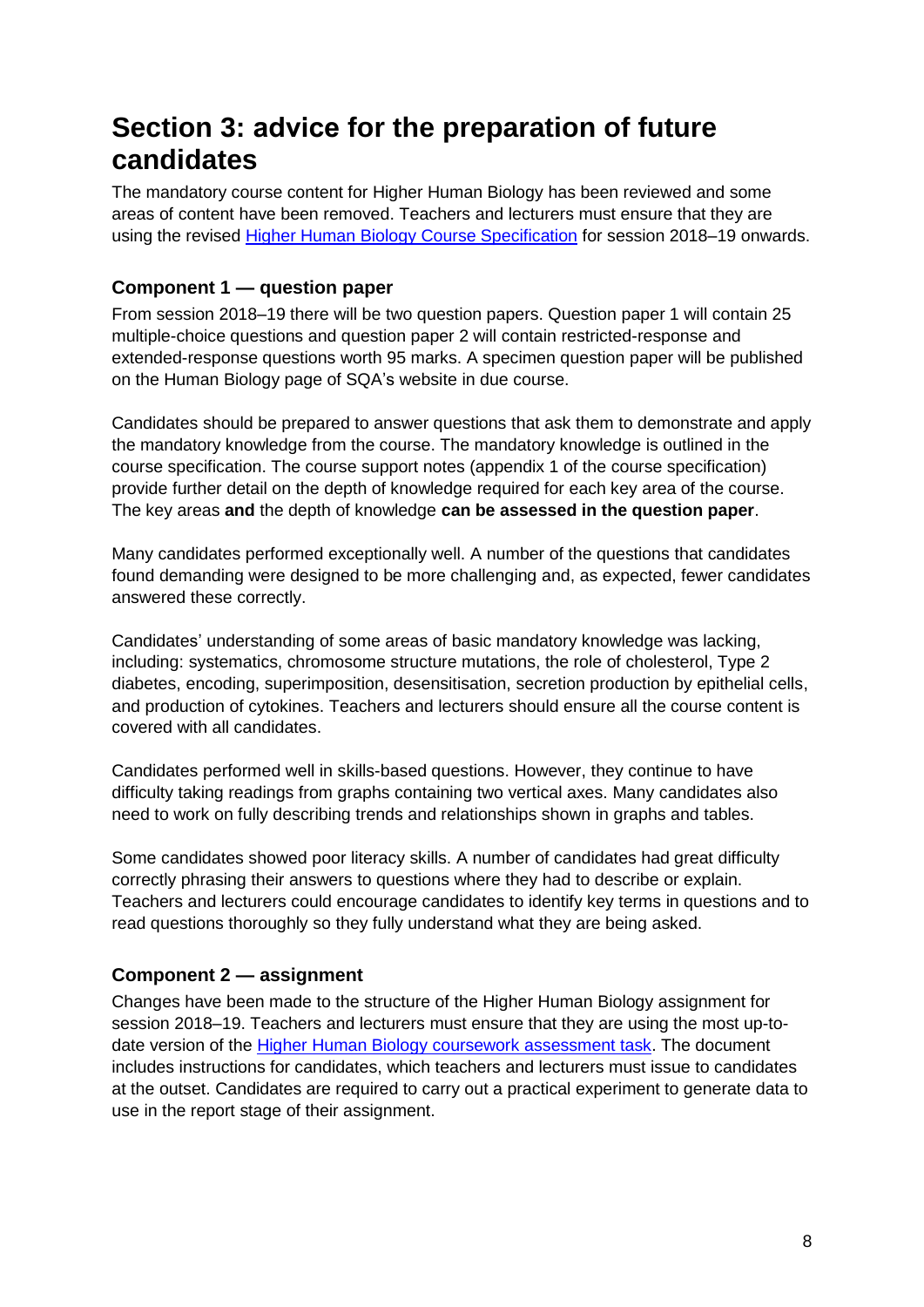The Understanding Standards website contains examples of candidate evidence, with accompanying commentaries, to help teachers and lecturers develop an understanding of the standards required for assessment.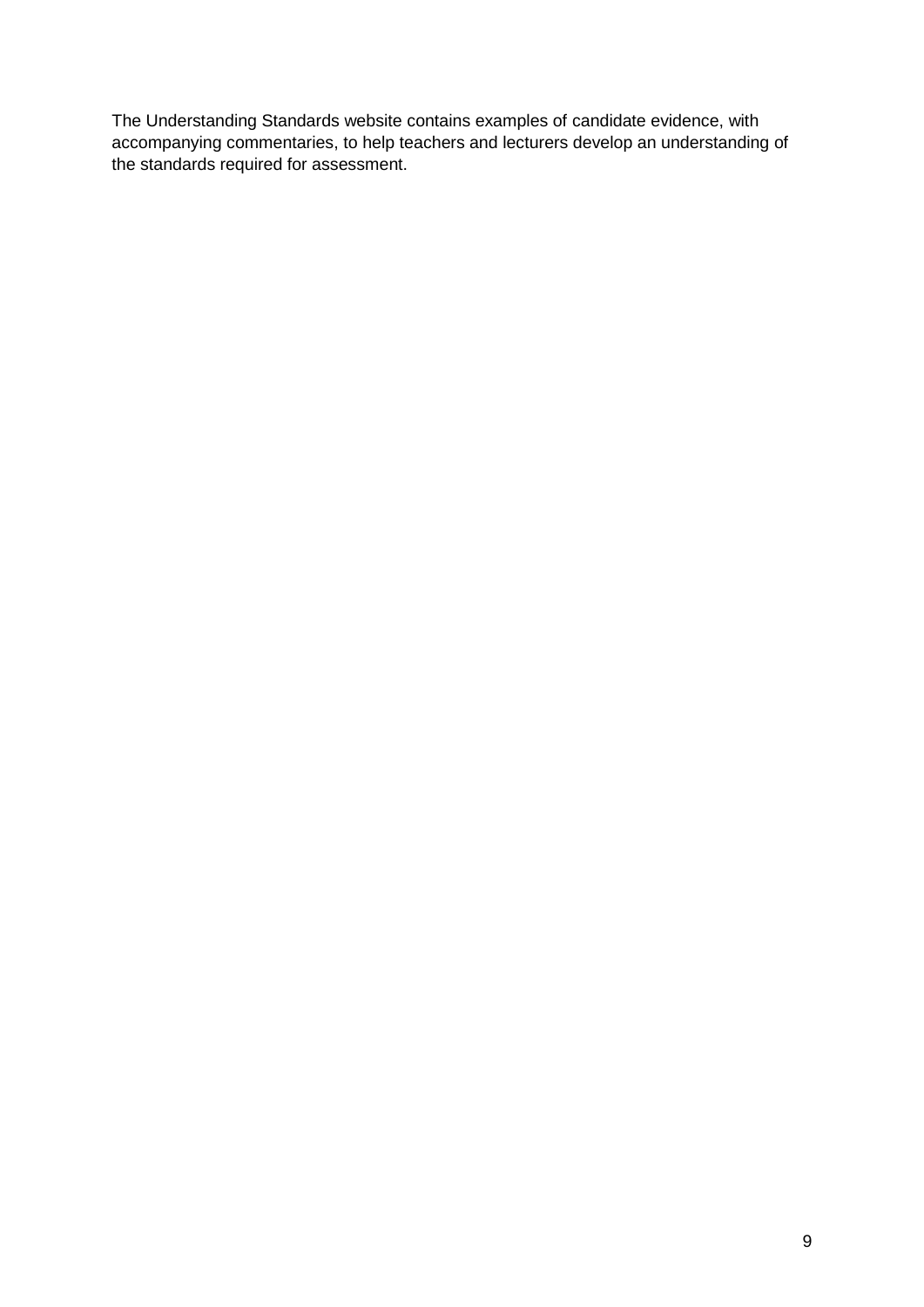## **Grade boundary and statistical information:**

## **Statistical information: update on courses**

| Number of resulted entries in 2017 | 5927 |
|------------------------------------|------|
|                                    |      |
| Number of resulted entries in 2018 | 5937 |

## **Statistical information: performance of candidates**

## **Distribution of course awards including grade boundaries**

| Distribution of course<br>awards | Percentage | Cumulative<br>℅          | Number of candidates | Lowest<br>mark           |
|----------------------------------|------------|--------------------------|----------------------|--------------------------|
| Maximum mark                     |            |                          |                      |                          |
| A                                | 23.4%      | 23.4%                    | 1387                 | 81                       |
| B                                | 23.6%      | 47.0%                    | 1401                 | 68                       |
| $\mathsf{C}$                     | 22.9%      | 69.8%                    | 1357                 | 56                       |
| D                                | 11.2%      | 81.0%                    | 662                  | 50                       |
| No award                         | 19.0%      | $\overline{\phantom{a}}$ | 1130                 | $\overline{\phantom{0}}$ |